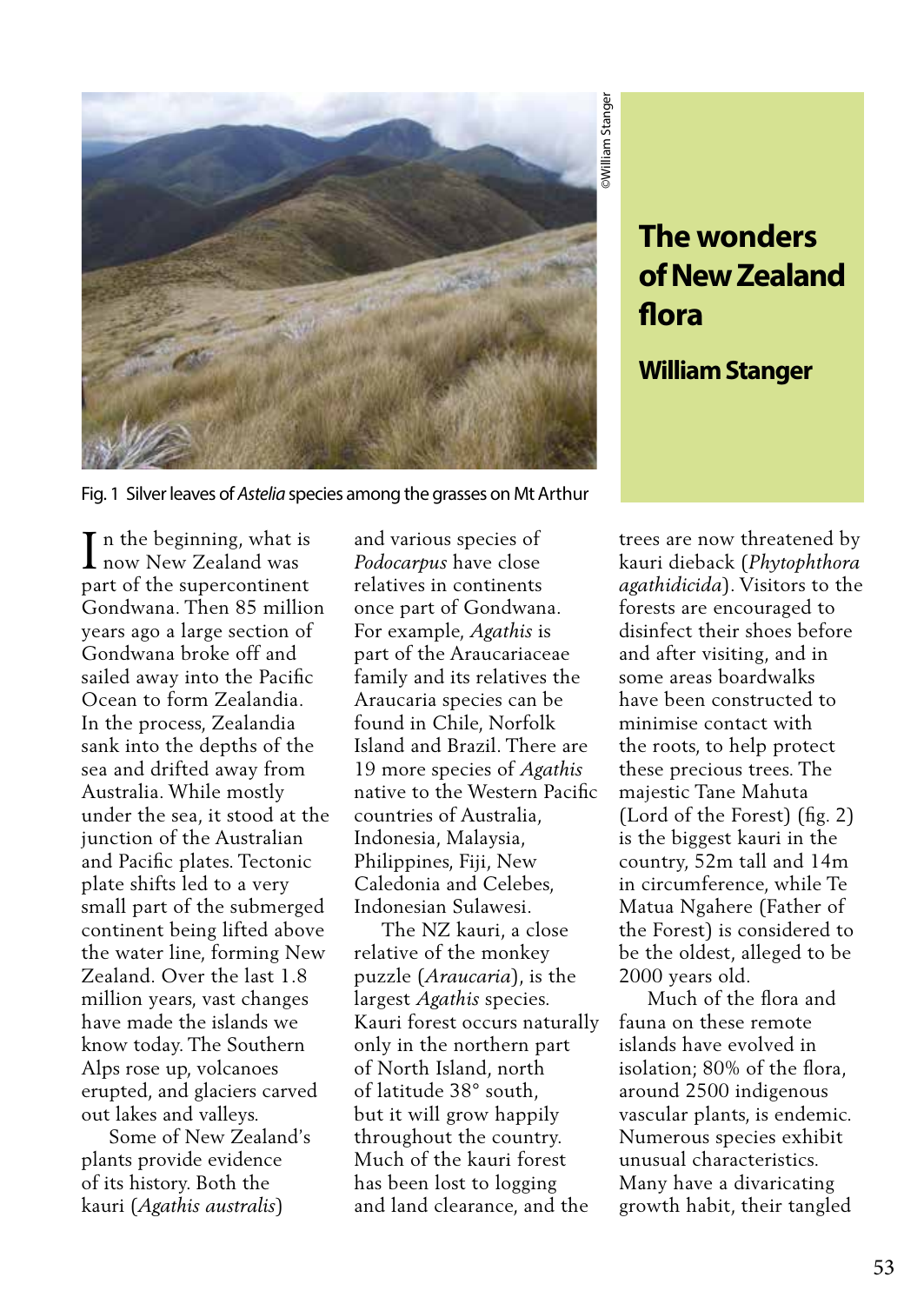

Fig. 2 William with majestic Tane Mahuta Fig. 3 *Pseudopanax ferox* 

stems branching off at wide angles, and frequently the leaves do not fully expand and their flowers are buried in the centre of the plant. Examples include *Coprosma acerosa, Corokia cotoneaster* and *Muehlenbeckia astonii*. Two theories suggest why many NZ plants evolved this way: either as an effective defence against grazing moa, nowextinct flightless birds, or to withstand the harsh exposed conditions.

 Another common characteristic is that the juvenile leaf shape or growth habit is distinctly different from that of the adult plant. Again, unpalatable juvenile foliage may have been a defence against browsing moa; once out of reach, the foliage takes on its adult form to maximise photosynthesis in the strong light of the canopy. Good examples are



*Pseudopanax crassifolius* and *P. ferox* (fig. 3).

 Similarly, plants such as *Sophora microphylla* and *Prumnopitys taxifolia* have a divaricating or twisted form as juveniles, adopting a more conventional shrub or tree form once mature. Whatever the reasons, these plants make NZ's flora one of the most fascinating on the planet.

 However, the flora is not noted for colourful, flamboyant flowers. Many plants are wind-pollinated, with minute, inconspicuous blooms, mostly white or cream; the theory is that native pollinating insects are generally unspecialised, negating the need for an array of colour and complex patterns. *Pachystegia insignis*  (fig. 4) is one of the most attractive white flowers, accompanied by handsome fleshy leaves. *Libertia grandiflora* has an abundance of small white flowers; it can

withstand dry conditions but prefers dappled shade – an open aspect leads to scorched leaf tips.

 Of course there are some major, spectacular exceptions. Pohutukawa and the northern and southern rata – known as NZ's native Christmas trees – are covered in brilliant red flowers in summer. Interestingly, the ratas often start as epiphytes.

 A number of trees have mast seeding with, at irregular intervals, synchronous production of large quantities of seed within a plant population. The native beeches (*Fuscospora* and *Lophozonia*) and rimu (*Dacrydium cupressinum*) are examples. In some cases this produces an abundant food source every few years for the native invertebrates and birds. Unfortunately, this occasional abundance of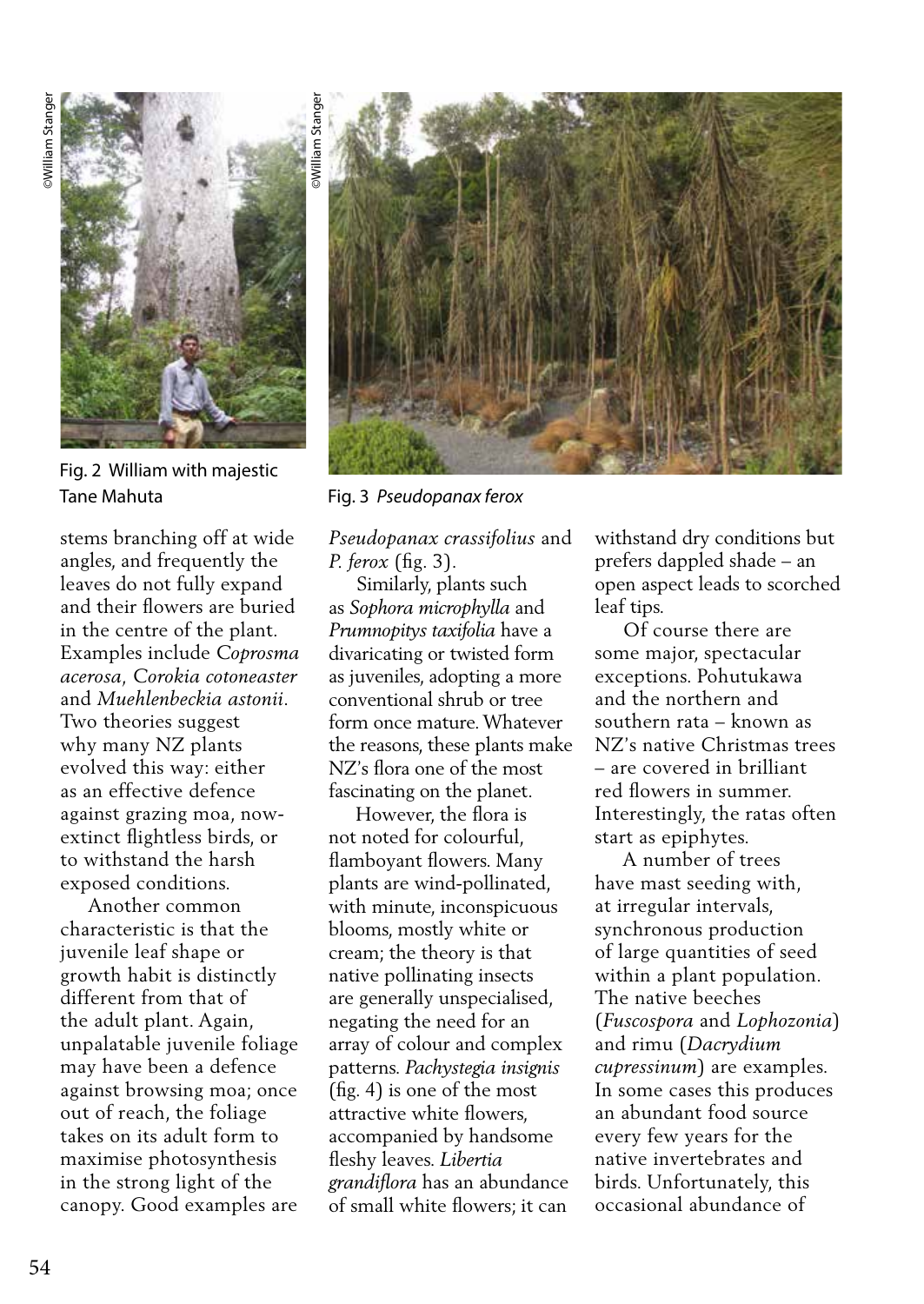

Fig. 4 *Pachystegia insignis* Fig. 5 *Lobelia physaloides*

food means a consequential abundance of introduced pest species.

 Sadly, much of the flora is under threat. One of the biggest problems is possums, introduced from Australia in 1837 to establish a fur trade. Before you take the view that 'all things cute and furry must be saved', remember that this marsupial will eat just about every part of a plant, which significantly affects its growth, providing less food for the native fauna. Along with other introduced critters like hedgehogs, rats and stoats, possums will eat birds' eggs and chicks; it does not help that many native birds are ground nesting.

 Invasive exotic plants such as gorse (*Ulex europaeus*), seen covering vast swathes of hillside, and lupins (*Lupinus polyphyllus*) can fix nitrogen, giving them a huge advantage over the native plants on poorer



soils. In more recent times, though, it has been realised that gorse can be a great nursery crop for native plants to grow through. Once the natives form a canopy the gorse is shaded out, better than using weed-killer. *Pinus radiata* is used widely in NZ forestry but it has escaped, changing natural ecosystems. Alas the list goes on, with many a futile hour spent trying to eradicate Chilean flame creeper (*Tropaeolum speciosum*) and Chinese privet (*Ligustrum sinense*).

 What NZ plants lack in flower power they make up for in foliage texture and colour. Think of the bold, purple leaves of *Phormium tenax* Purpureum Group, the silver leaves of *Astelia chathamica* (fig. 1) and the silver clouds of *Corokia cotoneaster.* Additionally, there is the dramatic foliage of *Rhopalostylis sapida*  (nikau palm) and the native

*Cordyline* species.

 Another feature of NZ plants is their fruit. *Coprosma* illustrates this perfectly: its fruit comes in an amazing array of colours, including white, orange, yellow, red, iridescent blues, shades approaching black, and translucent, milky hues. *Coprosma acerosa* is a wonderful plant, drought tolerant and low-growing, with orange stems and translucent white or blue fruits occasionally with intricate patterns. Many selections of *Coprosma, Corokia* and *Pittosporum* can be used for topiary and low hedges. The hybrids and cultivars offer a range of foliage colours, moreoriginal alternatives to box. *Lobelia physaloides* (fig. 5) has incredible metallicpurple berries.

 NZ is home to some highly ornamental grasses. *Austroderia richardii* (Toe Toe) is perhaps the most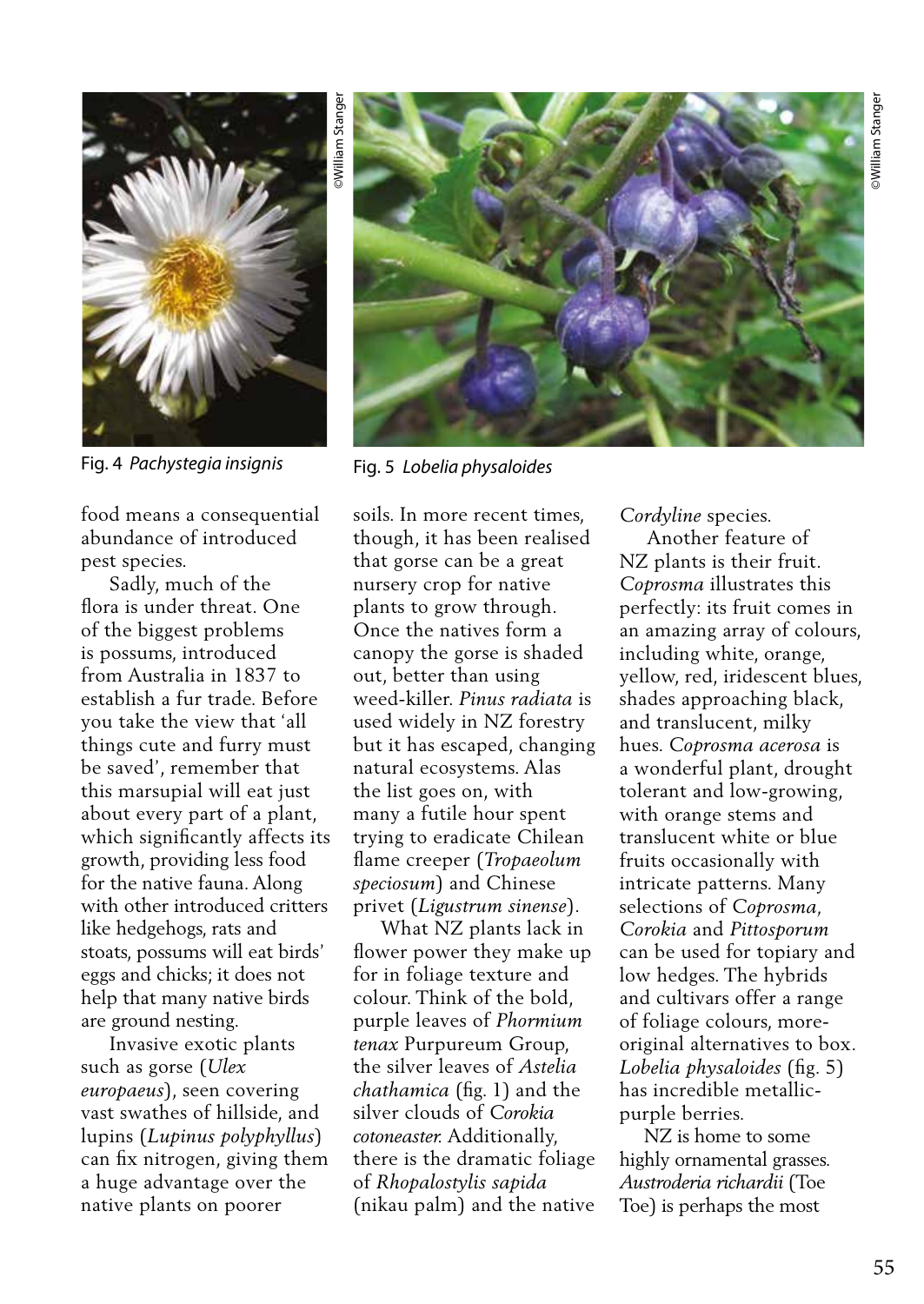

Fig. 6 *Cyathea medullaris*



Fig. 7 *Cyathea dealbata* 



Fig. 8 *Myosotidium hortensia*

graceful of all the pampas with 12ft-tall, elegantly curving, gently nodding flowerheads produced relatively early above tough mounds of evergreen foliage. It will tolerate wind, pollution and apparently deer. Happy in sun or part-shade in moist soil, it can tolerate some drought. *Chionochloa* has a graceful tussock form and *C. flavicans* is further enhanced by a weeping habit. They do best in an open aspect with good air movement. *C. f.* forma *temata*, not as common in cultivation, is very attractive: its individual florets have a looser, 'frothy' look, and the leaves often have a glaucous tinge. Its cliff and rocky habitats mean it is used to a degree of root restriction and good air movement; in overly stable, seasonally damp conditions, it can grow, and die, too quickly; better with a restricted root zone. Planting on a slope will provide good air movement.

 Hebes are some of NZ's most spectacular flowering plants and a utopia for pollinating insects. Knowledge of where hebes come from is needed for long term success. A hebe may hail from a moist climate, but the effects of wind and topography must also be considered; many species of northern *Hebe* grow in exposed situations on sloping ground such as cliffs, conditions not easily created in the

garden. Wind is a major component of the habitats hebes have evolved in, as is salt. Also, many southern NZ species experience cold weather. Philip Smith of O2 Landscapes has trialled hebes in Auckland's mild climate: with the main criterion a dense habit, the best species were *H. parviflora, H. stenophylla, H. diosmifolia, H. pubescens*  subsp. *sejuncta* and *H. treadwellii.* 

 Other highly notable flowering plants include *Clianthus* and *Sophora*. Before 2001 only three species of *Sophora* were recognised in NZ, *S. microphylla* being a catch-all for a number of distinctive forms which are now described as distinct species. Now there are eight recognised species in NZ. *S. chathamica* has larger and more densely packed foliage, it does not pass through a divaricating juvenile phase, and flowers at an earlier age than *S. microphylla*. Its tubular golden-yellow flowers in spring provide an abundance of nectar for native birds.

 There are about 200 fern species, ranging from 20m-high tree ferns to filmy ferns just 20mm long. Unfortunately for us in the UK, the more ornamental tree ferns, *Cyathea dealbata* and *C. medullaris,* are not as hardy as the *Dicksonia* species. *C. medullaris* (fig. 6) is the tallest and has wonderful black frond stalks.